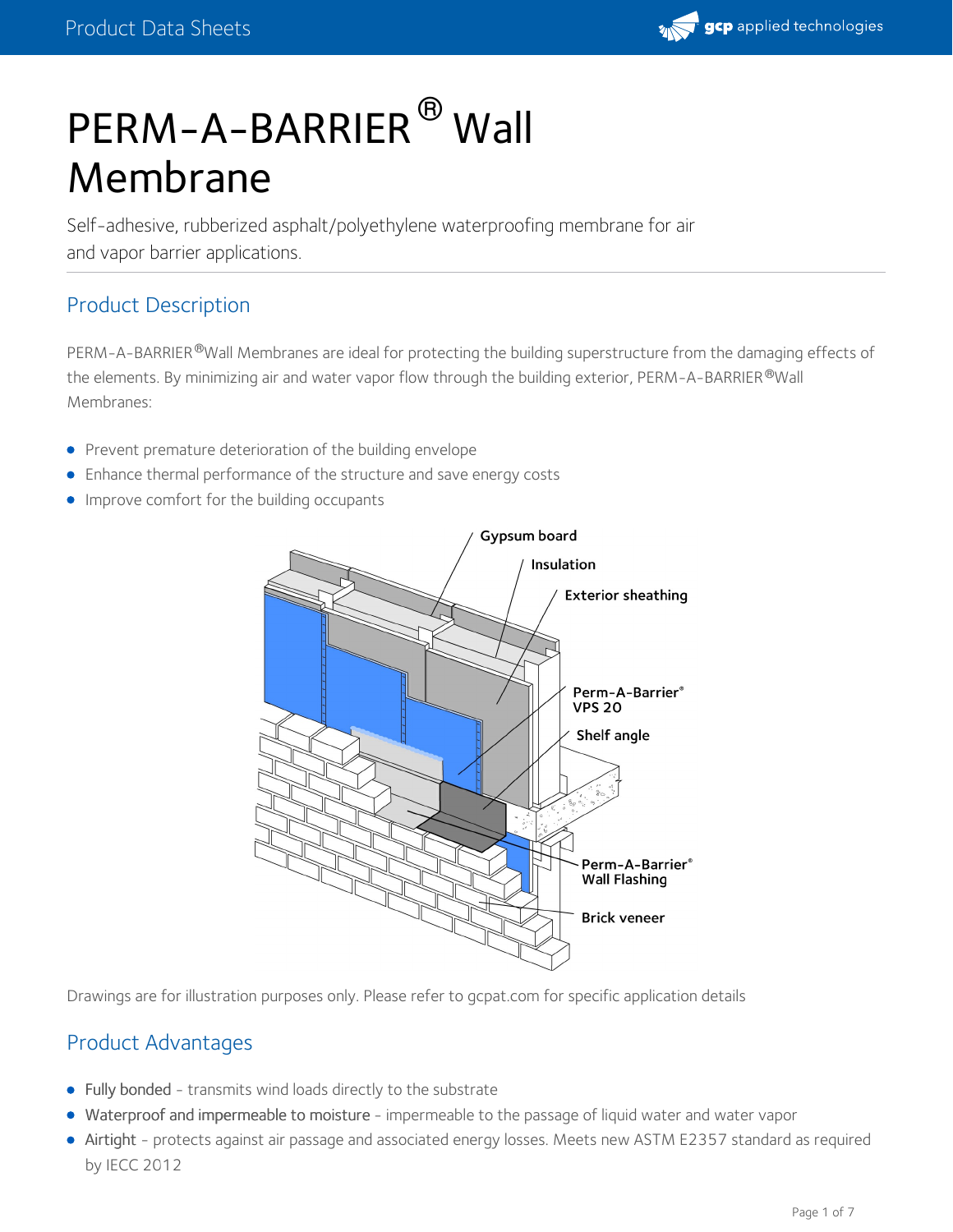

- Cross laminated film provides dimensional stability, high tear strength, puncture and impact resistance
- Cold applied no flame hazard; self-adhesive overlaps ensure continuity
- Flexible accommodates minor settlement and shrinkage movement
- Controlled thickness factory made sheet ensures constant, non-variable site application
- Aggressive, conformable adhesive allows self-sealing around mechanical fasteners
- Wide application window
	- PERM-A-BARRIER<sup>®</sup> Wall Membrane surface and ambient temperatures at  $5^{\circ}$ C (40°F) and above
	- PERM-A-BARRIER® Low Temperature Wall Membrane surface and ambient temperatures between 25°F (-4°C) and 60°F (16°C)
	- PERM-A-BARRIER® High Temperature Wall Membrane for use at in-service temperatures between 150°F (65°C) and 180°F (82°C)

### System Components

- PERM-A-BARRIER<sup>®</sup> Wall Membrane standard grade for use at installation temperatures above 40°F (5°C)
- PERM-A-BARRIER® Low Temperature Wall Membrane low temperature grade for use at installation temperatures between  $25^{\circ}$ F (-4°C) and  $60^{\circ}$ F (16°C)
- PERM-A-BARRIER® High Temperature Wall Membrane for use where in-service temperatures are between 150°F (65°C) and 180°F (82°C)
- PERM-A-BARRIER® Primer Plus water-based vapor permeable primer used to facilitate tenacious adhesion of PERM-A-BARRIER® self-adhered membranes to the substrate
- PERM-A-BARRIER® WB Primer high tack, water-based primer for use with PERM-A-BARRIER® Wall Membranes on cementitious and exterior gypsum wallboards
- **BITUTHENE<sup>®</sup> Primer B2 LVC** low VOC primer for priming green concrete and damp surfaces
- S100 Sealant one part neutral curing, ultra low modulus silicone sealant for sealing penetrations, terminations, brick ties and final terminations
- **BITUTHENE<sup>®</sup> Mastic** rubberized asphalt mastic for sealing penetrations, terminations, brick ties, etc.
- BITUTHENE® Liquid Membrane two component, trowel grade, asphalt modified urethane for sealing patches, terminations, brick ties, etc.
- PERM-A-BARRIER **®** Wall Flashing fully adhered through wall flashing system
- **PERM-A-BARRIER® Detail Membrane** fully adhered flashing for protecting and sealing critical detail areas

#### Installation

#### Safety

PERM-A-BARRIER®products must be handled properly. Vapors from the mastic and solvent-based primer are harmful and flammable. For these products, the best available information on safe handling, storage, personal protection, health and environmental considerations has been gathered. Refer to product label and Safety Data Sheet before use. All users should acquaint themselves with this information prior to working with the material. Carefully read detailed precaution statements on the product labels and SDS before use. SDSs can be obtained from our web site at gcpat.com or by contacting us toll free at 866-333-3SBM (3726).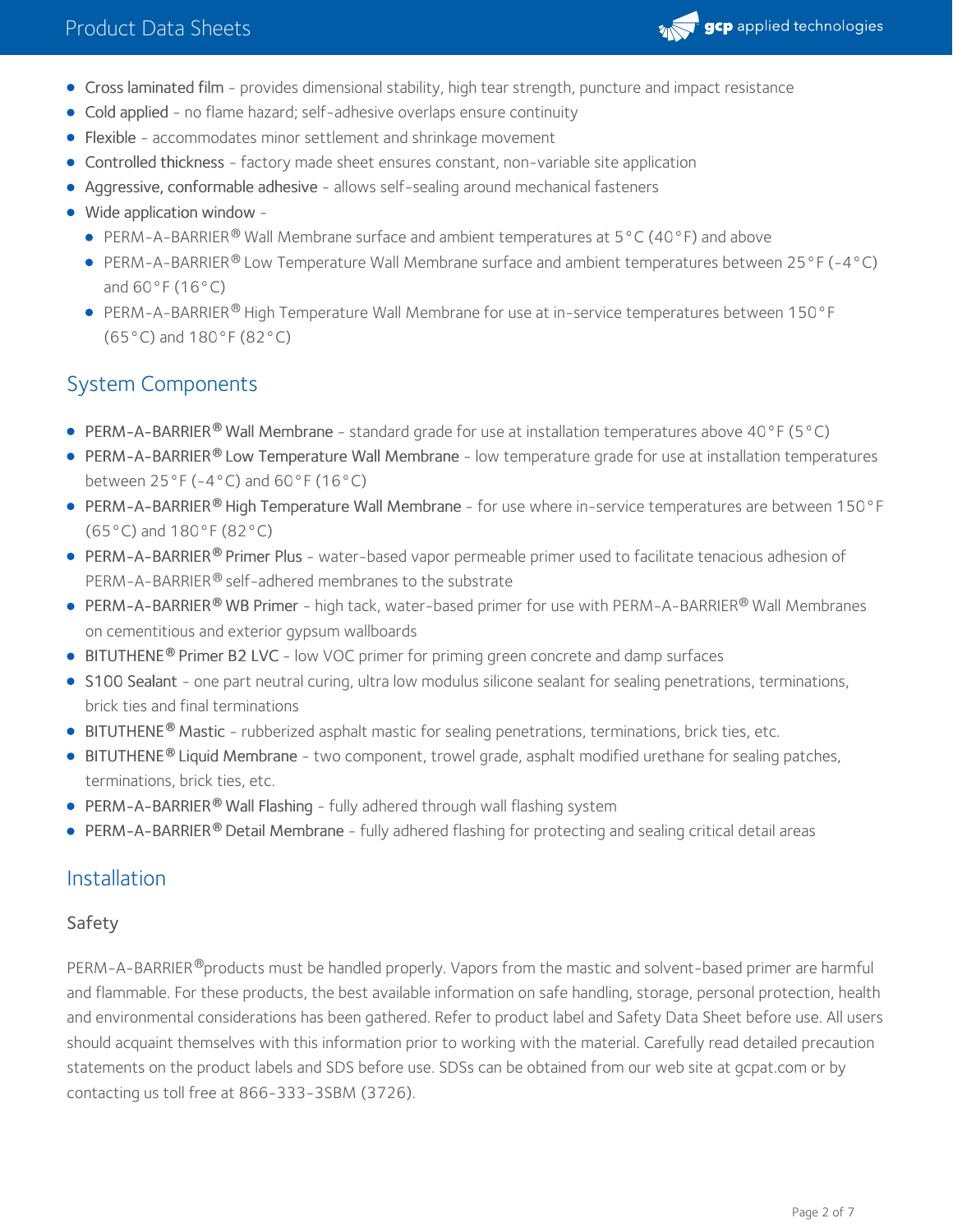

#### Surface Preparation

Surface must be smooth, clean, dry and free of voids, spalled areas, loose aggregate, loose nails, sharp protrusions or other matter that will hinder the adhesion or regularity of the wall membrane installation. Clean loose dust or dirt from the surface to which the wall membrane is to be applied by wiping with a clean, dry cloth or brush.

If the substrate is damp, allow to dry or use BITUTHENE®Primer B2 LVC to prepare the area to receive the membrane.

#### **Temperature**

PERM-A-BARRIER®Low Temperature Membrane may be applied only in dry weather when air and surface temperatures are between 25°F (-4°C) and 60°F (16°C). PERM-A-BARRIER ®Wall Membrane and PERM-A-BARRIER  $^\circledR$ High Temperature Wall Membrane may be applied only in dry weather when air and surface temperatures are above 40°F (5°C).

#### Application

PERM-A-BARRIER®Primer Plus and PERM-A-BARRIER®WB Primer are water-based primers which impart an aggressive, high tack finish on the treated substrate. They are packaged ready to use and are specifically designed to facilitate tenacious adhesion of PERM-A-BARRIER®Wall Membranes to various substrates including glass-mat faced gypsum sheathing. Refer to Technical Letter 2*, Substrate Preparation for Application of PERM-A-BARRIER®Products to* GlassMat Faced Gypsum Sheathing for priming requirements on specific glass-mat faced sheathing products.

#### Membrane Application

Cut membrane into easily handled lengths. Apply membrane horizontally or vertically to primed substrates receiving post-applied masonry anchors (ties), such as gypsum sheathing.

Apply PERM-A-BARRIER®Wall Membranes horizontally to the primed blockwork with projecting masonry anchors (ties), beginning at the base of the wall. Each length of the membrane must be installed so that the upper edge runs continuously along the underside of the line of masonry anchors (ties). Subsequent sheets applied above must overlap the sheet below by 2 in. (51 mm) immediately below the line of anchors (ties). Since the membrane width appropriate for this application of 18 in. (457 mm) is wider than the typical spacing between the lines of anchors (ties) 16 in. (406 mm), it will be necessary to cut the membrane at the location of the tie wires projecting from the wall to enable the sheet to be laid in place. End laps that occur in subsequent lengths that follow should maintain a minimum overlap of 2 in. (51 mm). See Figures 1 and 2.

The membrane must be pressed firmly into place with a hand roller or the back of a utility knife as soon as possible, ensuring continuous and intimate contact with the substrate to prevent water from migrating under the membrane.

For PERM-A-BARRIER®High Temperature Wall Membrane, secure top edge of membrane with mechanical termination bar fastened securely into the structure.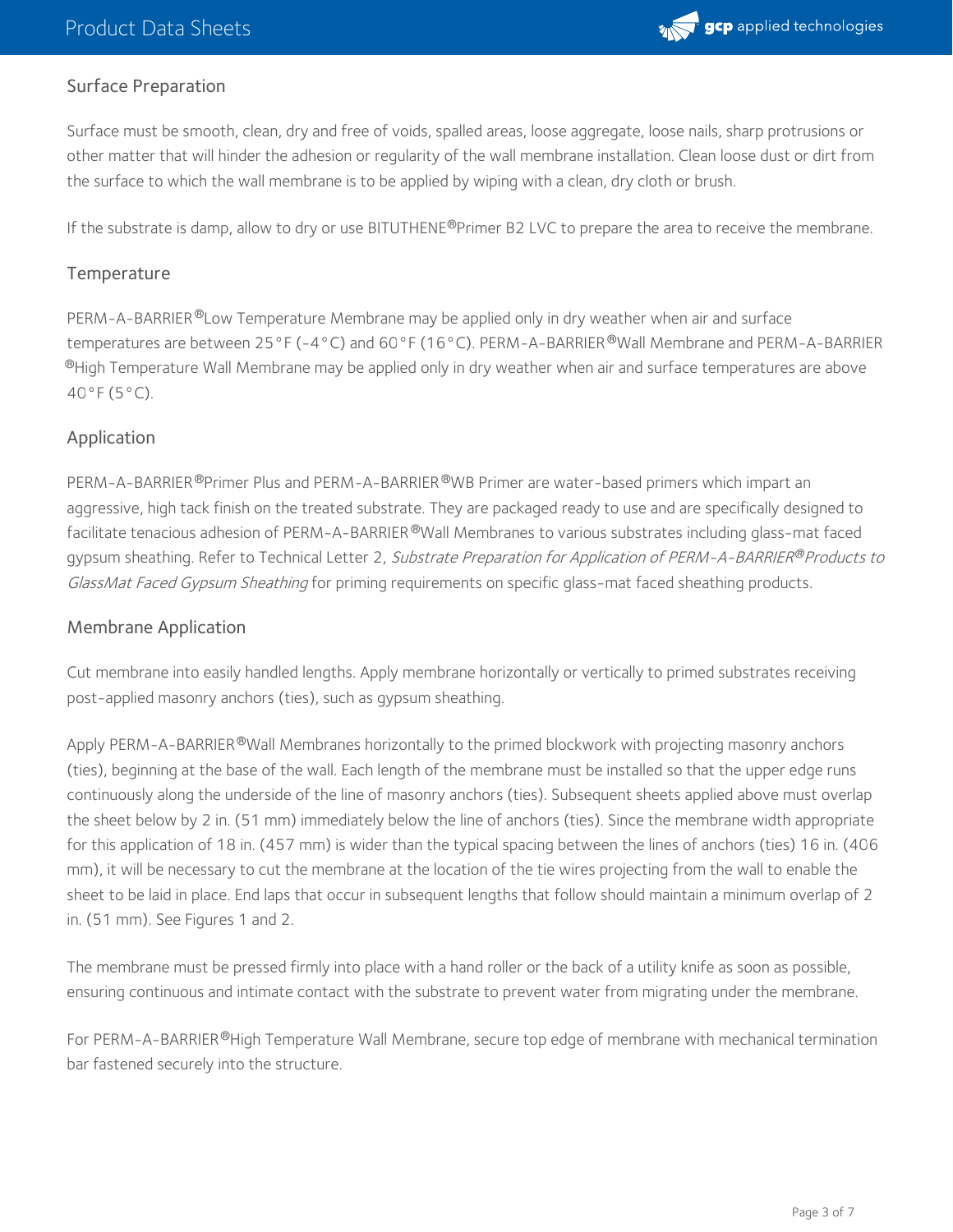

In certain applications such as on soffits, ceilings or substrates such as oriented strand board (OSB), backnail the membrane along the side lap prior to installing the next sheet of membrane to ensure positive contact to the substrate. Additional fastening may be required through the field of the membrane in these applications and must be sealed with S100 Sealant, BITUTHENE®Liquid Membrane or BITUTHENE®Mastic.

Apply S100 Sealant, BITUTHENE®Mastic or BITUTHENE®Liquid Membrane to seal around the tie wire projections. Fit the PERM-A-BARRIER®Wall Membrane tightly around all penetrations through the membrane and seal using S100 Sealant, or BITUTHENE ®Liquid Membrane.

Continue the membrane into all openings in the wall area, such as windows, doors, etc., and terminate at points that will prevent interior visibility. The installation must be made continuous at all framed openings. Coordinate installation of the PERM-A-BARRIER®Wall Membrane with the roofing trade to ensure continuity with the roofing system at this critical transition area.

At the end of each working day, if the wall has been only partially covered, apply a bead of BITUTHENE®Mastic or BITUTHENE®Liquid Membrane along the top edge of the membrane at its termination to prevent vertical drainage of precipitation from penetrating the end and undermining the membrane adhesion. Tool the BITUTHENE®Mastic or BITUTHENE ®Liquid Membrane to ensure it is worked into the surface. For final terminations that will not be covered with membrane, S100 Sealant can be used in lieu of BITUTHENE®Mastic or BITUTHENE®Liquid Membrane. Inspect the membrane before covering and repair any punctures, damaged areas or inadequately lapped seams.

All non water shedding edges must be sealed with S100 Sealant, BITUTHENE®Liquid Membrane or BITUTHENE®Mastic.

#### Membrane Repairs

Repairs must be made using PERM-A-BARRIER®Wall Membrane sized to extend 6 in. (150 mm) in all directions from the perimeter of the affected area. The repair piece must be pressed into place with a hand roller as soon as possible to ensure continuous and intimate contact with the substrate.

#### Membrane Protection

PERM-A-BARRIER®Wall Membranes must be protected from damage by other trades or construction materials.

#### Storage and Handling Information

All materials must be protected from rain and physical damage. Pallets of PERM-A-BARRIER®Wall Membrane must not be double stacked on the job site. Provide cover on top and all sides, allowing for adequate ventilation. Store membrane where temperatures will not exceed 90°F (32°C) for extended periods. All products must be stored in a dry area away from high heat, flames or sparks. Store only as much material at point of use as is required for each day's work.

#### Limitations

PERM-A-BARRIER®Wall Membrane systems must not be applied in areas where they will be permanently exposed to UV light and must be covered within a reasonable amount of time, not to exceed 90 days. Refer to Technical Letter 19, Exposure Guidelines for PERM-A-BARRIER®Self-Adhered Membranes.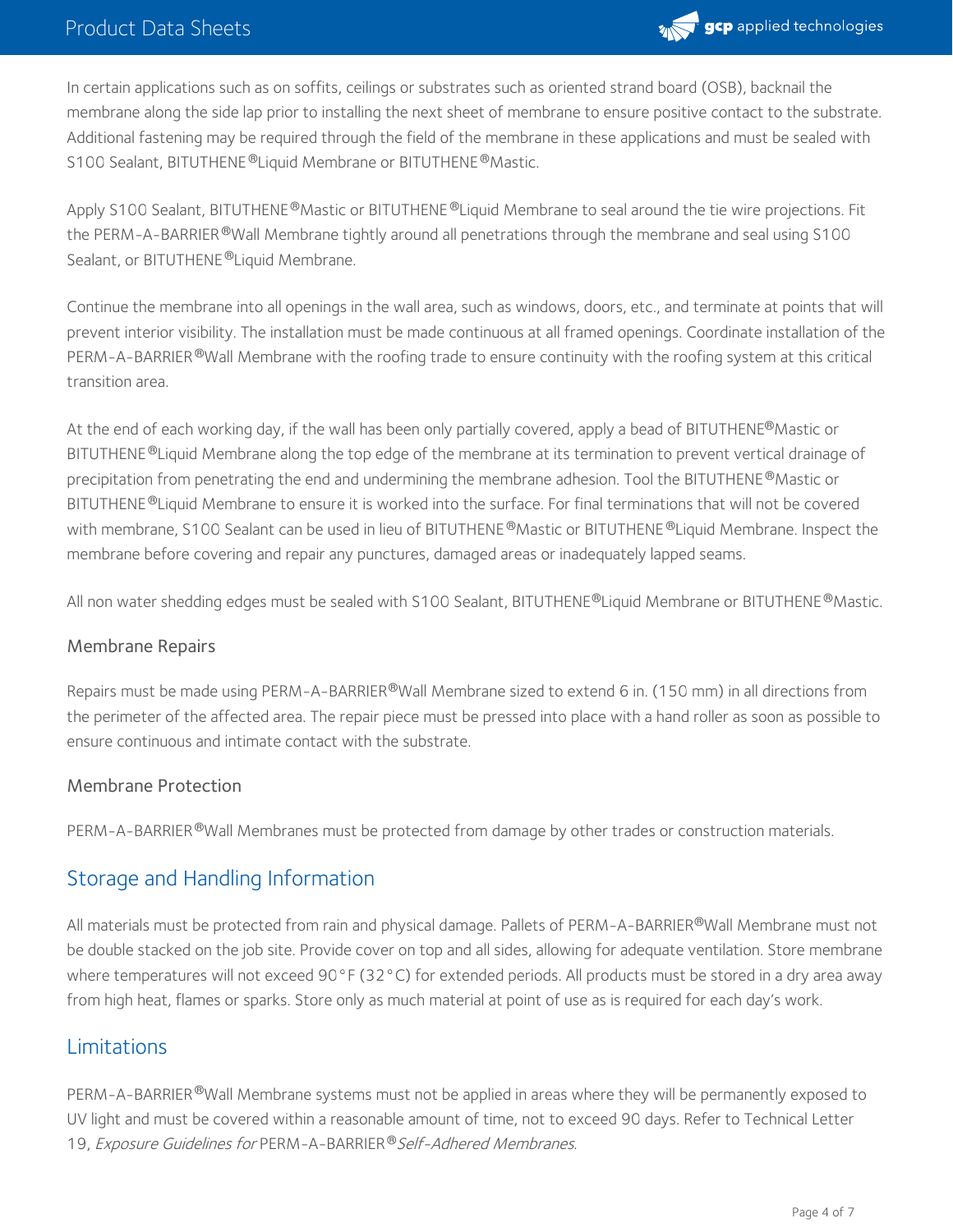

PERM-A-BARRIER®Wall Membrane Systems and all other PERM-A-BARRIER®self-adhered membranes should not be applied over S100 Sealant.

#### **Warranty**

PERM-A-BARRIER®products are warranted to be free of defects in manufacture for a period of 5 years. Material will be provided at no charge to replace any defective product.

#### Technical Service

Support is provided by full-time technically trained GCP field sales representatives and technical service personnel, backed by a central research and development technical services staff.

#### Supply

|                                                   | <b>UNIT OF SALE</b> | <b>APPROXIMATE COVERAGE</b>                         | <b>WEIGHT</b> | <b>PALLETIZATION</b>             |
|---------------------------------------------------|---------------------|-----------------------------------------------------|---------------|----------------------------------|
| PERM-A-BARRIER® Wall                              | 1 roll              | 225 ft <sup>2</sup> (20.9 m <sup>2</sup> ) per roll | 67 lbs/roll   | 25 cartons (25 rolls) per pallet |
| Membranes                                         |                     |                                                     |               |                                  |
|                                                   |                     | 3 x 75 ft (0.9 x 25 m) roll                         |               |                                  |
| PERM-A-BARRIER® Wall                              |                     |                                                     |               |                                  |
| Flashing                                          |                     |                                                     |               |                                  |
| 12 in. (305 mm)                                   | 3 rolls             | 75 linear ft per roll                               | 25 lbs/roll   | 25 cartons (75 rolls) per pallet |
| 18 in. (457 mm)                                   | 2 rolls             | 75 linear ft per roll                               | 37.5 lbs/roll | 25 cartons (50 rolls) per pallet |
| 24 in. (610 mm)                                   | 1 roll              | 75 linear ft per roll                               | 55 lbs/roll   | 35 cartons (35 rolls) per pallet |
| 36 in. (914 mm)                                   | 1 roll              | 75 linear ft per roll                               | 75 lbs/roll   | 25 cartons (25 rolls) per pallet |
| PERM-A-BARRIER® Detail                            |                     |                                                     |               |                                  |
| Membrane                                          |                     |                                                     |               |                                  |
| 6 in. (152 mm)                                    | 6 rolls             | 75 linear ft per roll                               | 11 lbs/roll   | 25 cartons (150 rolls) per       |
| 9 in. (225 mm)                                    | 4 rolls             | 75 linear ft per roll                               | 16 lbs/roll   | pallet                           |
| 12 in. (305 mm)                                   | 3 rolls             | 75 linear ft per roll                               | 22 lbs/roll   | 25 cartons (100 rolls) per       |
|                                                   |                     |                                                     |               | pallet                           |
|                                                   |                     |                                                     |               | 25 cartons (75 rolls) per pallet |
| BITUTHENE <sup>®</sup> Mastic - 5 gal pail 1 pail |                     | approx. 120 ft <sup>2</sup> at 60 mils              | 54 lbs/pail   | 36 pails per pallet              |
| BITUTHENE® Mastic - 30 oz                         | 12 tubes            | approx. 30 linear ft x 1/4 in.                      | 32 lbs/carton | 72 cartons (864 tubes) per       |
| tube                                              |                     | bead                                                |               | pallet                           |
| S100 Sealant - 29 oz. Cartridge                   | 1 cartridge         | approx. 30 linear ft x 1/4 in.                      | 29 oz.        | 10 cartridges/ carton            |
|                                                   |                     | bead                                                |               | 42 cartons/ pallet               |
| BITUTHENE <sup>®</sup> Liquid                     | 1 pail              | approx. 200 Linear ft/gal @ 1" 16 lbs/pail          |               | 100 pails per pallet             |
| Membrane - 1.5 gal pail                           |                     | wide x 90 mils.                                     |               |                                  |
| BITUTHENE <sup>®</sup> Liquid                     | 1 pail              | approx. 200 Linear ft/gal @ 1" 44 lbs/pail          |               | 24 pails per pallet              |
| Membrane - 4 gal pail                             |                     | wide x 90 mils.                                     |               |                                  |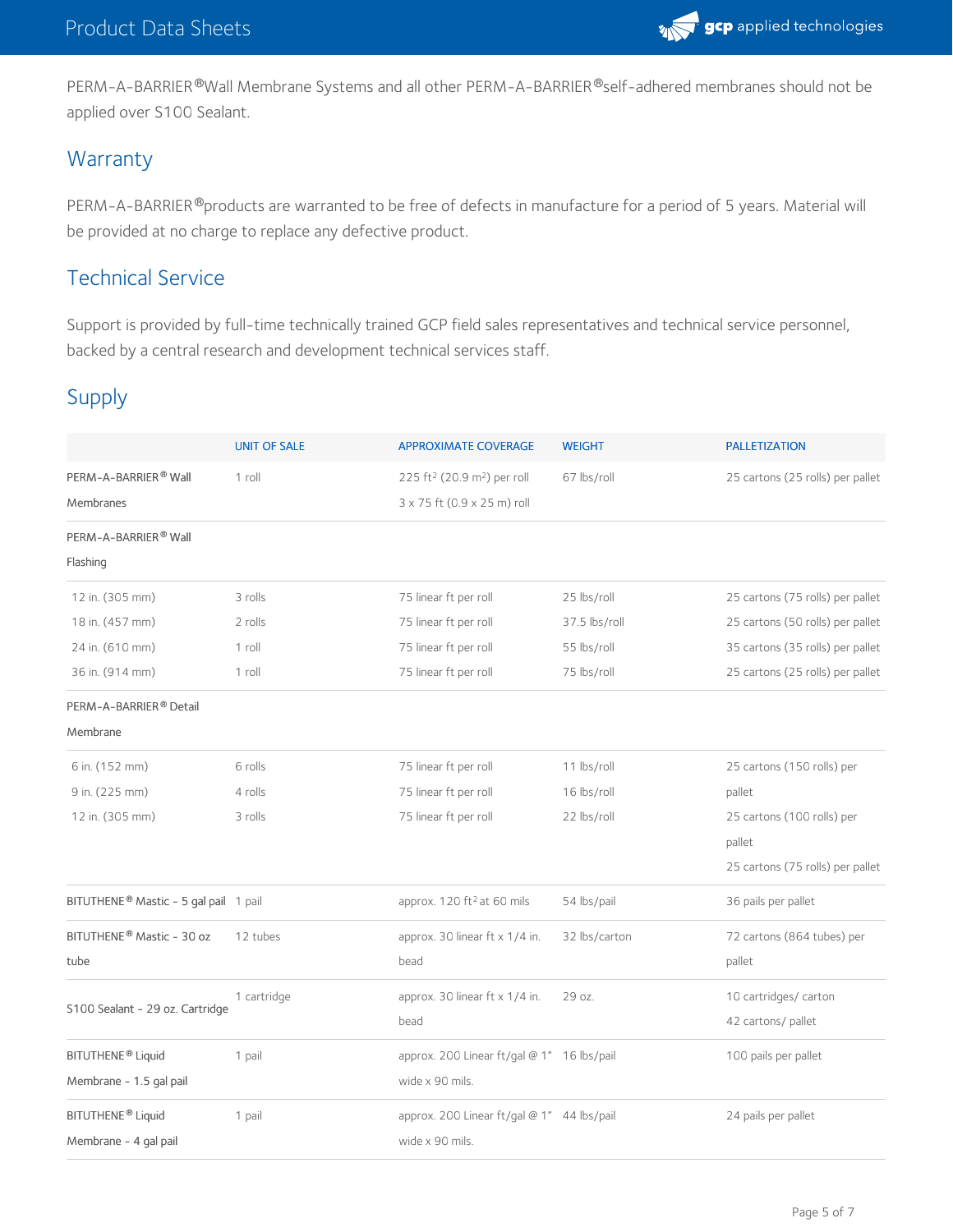

| PERM-A-BARRIER® Primer Plus 1 pail              | $450 - 500$ ft <sup>2</sup> /gal (11-12                          | 43 lbs/pail | 36 pails per pallet |
|-------------------------------------------------|------------------------------------------------------------------|-------------|---------------------|
| - 5 gal pail                                    | $m^2/L$ )                                                        |             |                     |
| PERM-A-BARRIER® WB Primer 1 pail                | 250-350 ft <sup>2</sup> /gal (6-8 m <sup>2</sup> /L) 45 lbs/pail |             | 32 pails per pallet |
| $1 - 5$ gal pail                                |                                                                  |             |                     |
| BITUTHENE <sup>®</sup> Primer B2 LVC - 5 1 pail | $325 - 425$ ft <sup>2</sup> /gal (7.5-10)                        | 44 lbs/pail | 48 pails per pallet |
| gal pail                                        | $m^2/L$                                                          |             |                     |

## Physical Properties

|                                                                                   | PERM-A-BARRIER® WALL<br><b>MEMBRANE</b>           | PERM-A-BARRIER® LOW<br><b>TEMPERATURE</b>         | PERM-A-BARRIER® HIGH<br><b>TEMPERATURE</b>                                                                                                                                    | <b>TEST METHOD</b>       |
|-----------------------------------------------------------------------------------|---------------------------------------------------|---------------------------------------------------|-------------------------------------------------------------------------------------------------------------------------------------------------------------------------------|--------------------------|
| Thickness                                                                         | 3/64 in. (1 mm)                                   | 3/64 in. (1 mm)                                   | 3/64 in. (1 mm)                                                                                                                                                               | ASTM D3767 method A      |
| Minimum tensile strength,<br>membranes                                            | 400 psi (2.8 MPa)                                 | 400 psi (2.8 MPa)                                 | 400 psi (2.8 MPa)                                                                                                                                                             | ASTM D412 die C modified |
| Minimum tensile strength, film 5000 psi (34.5 MPa)                                |                                                   | 5000 psi (34.5 MPa)                               | 5000 psi (34.5 MPa)                                                                                                                                                           | ASTM D412 die C modified |
| Minimum elongation, to failure 200%<br>of rubberized asphalt                      |                                                   | 200%                                              | 200%                                                                                                                                                                          | ASTM D412 die C modified |
| Pliability, at 180° bend over 1 Pass at -25°F (-32°C)<br>in. (25 mm) mandrel      |                                                   | Pass at -45°F (-43°C)                             | Pass at -25°F (-32°C)                                                                                                                                                         | ASTM D1970               |
| Nail Sealability                                                                  | Pass                                              | Pass                                              | Pass                                                                                                                                                                          | ASTM D1970               |
| Crack cycling, 1/8 in. (3.2<br>mm) at -25°F (-32°C)                               | Unaffected                                        | Unaffected                                        | Unaffected                                                                                                                                                                    | ASTM C836                |
| Minimum puncture resistance, 40 lbs (178 N)<br>membrane                           |                                                   | 40 lbs (178 N)                                    | 40 lbs (178 N)                                                                                                                                                                | ASTM E154                |
| Lap peel adhesion at minimum 4 lbs/in. width (700 N/m)<br>application temperature |                                                   | 5 lbs/in. width (875 N/m)                         | 4 lbs/in. width (700 N/m)                                                                                                                                                     | ASTM D1876 modified      |
| vapor transmission                                                                |                                                   |                                                   | Maximum permeance to water 0.05 perms/(Pa.s.m <sup>2</sup> ) (2.9 ng) 0.05 perms/(Pa.s.m <sup>2</sup> ) (2.9 ng) 0.05 perms/(Pa.s.m <sup>2</sup> ) (2.9 ng) ASTM E96 method B |                          |
| Air permeance of in-place<br>membrane <sup>1</sup>                                | 0.0002 cfm/ft <sup>2</sup> (<0.001<br>$L/s/m2$ )  | 0.0002 cfm/ft <sup>2</sup> (<0.001<br>$L/s/m2$ )  | 0.0002 cfm/ft <sup>2</sup> (<0.001<br>$L/s/m2$ )                                                                                                                              | ASTM E2178               |
| Assembly air permeance at<br>1.57 psf (75 Pa) pressure<br>difference <sup>2</sup> | <0.0008 cfm/ft <sup>2</sup> (<0.004<br>$L/s/m2$ ) | <0.0008 cfm/ft <sup>2</sup> (<0.004<br>$L/s/m2$ ) | <0.0008 cfm/ft <sup>2</sup> (<0.004<br>$L/s/m2$ )                                                                                                                             | <b>ASTM E2357</b>        |
| Air permeance of in-place<br>membrane <sup>3</sup>                                | No change in air permeance<br>value               | No change in air permeance<br>value               | No change in air permeance<br>value                                                                                                                                           | ASTM E330                |
| Water absorption (weight gain 0.1%<br>at 24 hours)                                |                                                   | 0.1%                                              | 0.1%                                                                                                                                                                          | ASTM D570                |
| UV exposure limit                                                                 | 90 Days                                           | 90 Days                                           | 90 Days                                                                                                                                                                       |                          |